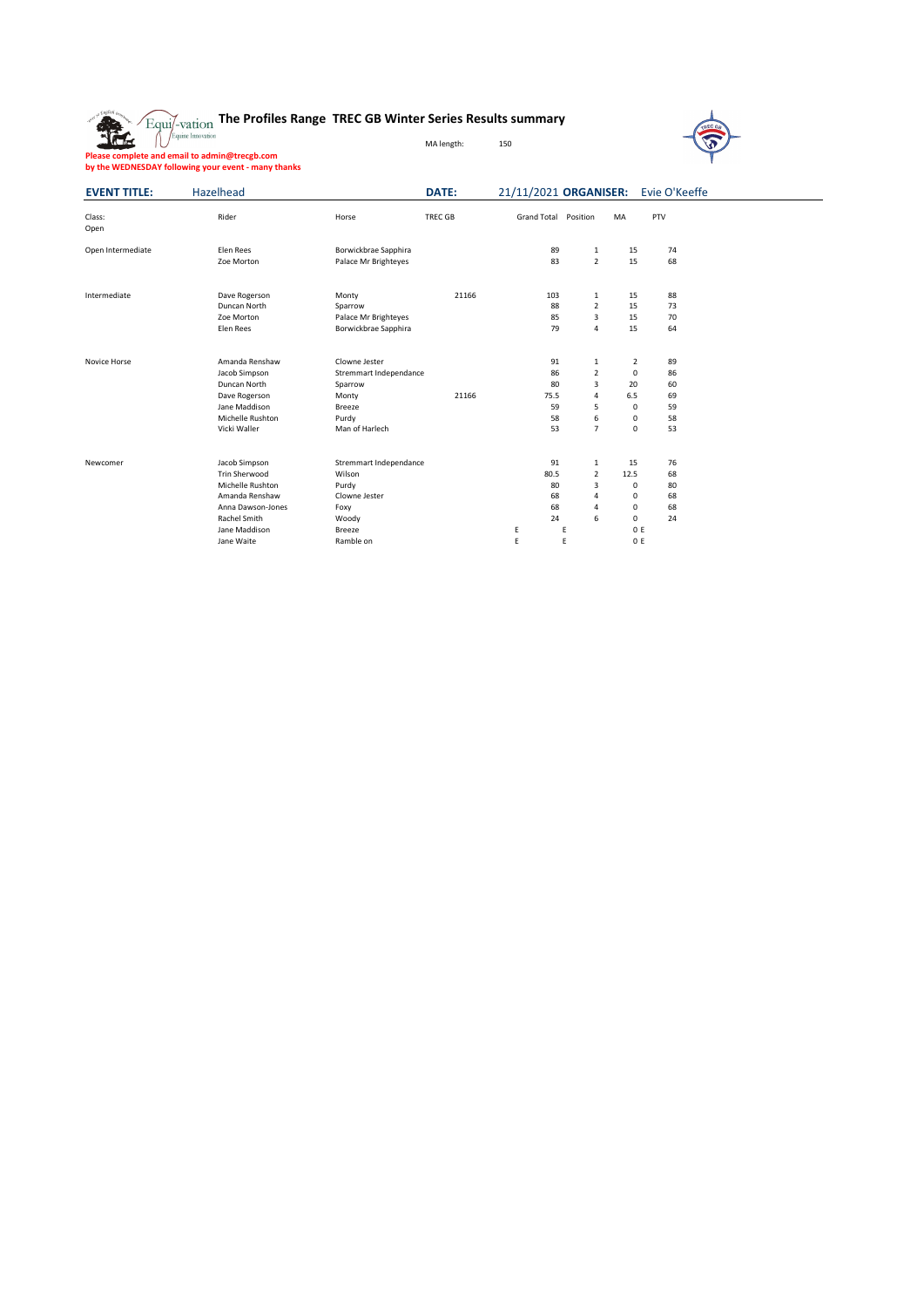| onel so English in                     | $Equi$ -vation                 | The Profiles Range TREC GB Winter Series Class summary                           |              |                  |                                       |                                                                |                   |                         |                            |        |      |                                 |              |        |
|----------------------------------------|--------------------------------|----------------------------------------------------------------------------------|--------------|------------------|---------------------------------------|----------------------------------------------------------------|-------------------|-------------------------|----------------------------|--------|------|---------------------------------|--------------|--------|
| <b>Victoria</b><br><b>EVENT TITLE:</b> | Equine Innovation<br>Hazelhead |                                                                                  | <b>DATE:</b> |                  | 21/11/2021 ORGANISER:                 |                                                                |                   | Evie O'Keeffe           |                            |        |      |                                 |              |        |
| <b>Class:</b>                          | <b>Open Intermediate</b>       |                                                                                  |              |                  |                                       |                                                                |                   |                         | Evie O'Keeffe              |        |      |                                 |              |        |
| <b>RIDER</b>                           | TREC GB NO                     | <sup>L Ridden</sup> I<br>L Corridor<br><b>HORSE</b> (very<br>$ important\rangle$ | 2 Bending    | a Bramble tanele | S Ridden immobility<br><b>6</b> Sbend | $\mathcal{S}_{\text{c}}$<br><b>8 Footbridge</b><br>< rein back | Imount from block | Deductions for circling | <b>PTV</b><br><b>TOTAL</b> | CANTER | WALK | <b>MA</b><br><b>TOTAL TOTAL</b> | <b>GRAND</b> | $\sim$ |
| Elen Rees                              |                                | Borwickbrae Sapphira                                                             |              |                  |                                       |                                                                |                   |                         |                            | 74     | 15   |                                 | 89           |        |
| Zoe Morton                             |                                | Palace Mr Brighteyes                                                             | 10I          |                  |                                       |                                                                | 10I               |                         |                            | 68     |      | 15I                             | 83           |        |



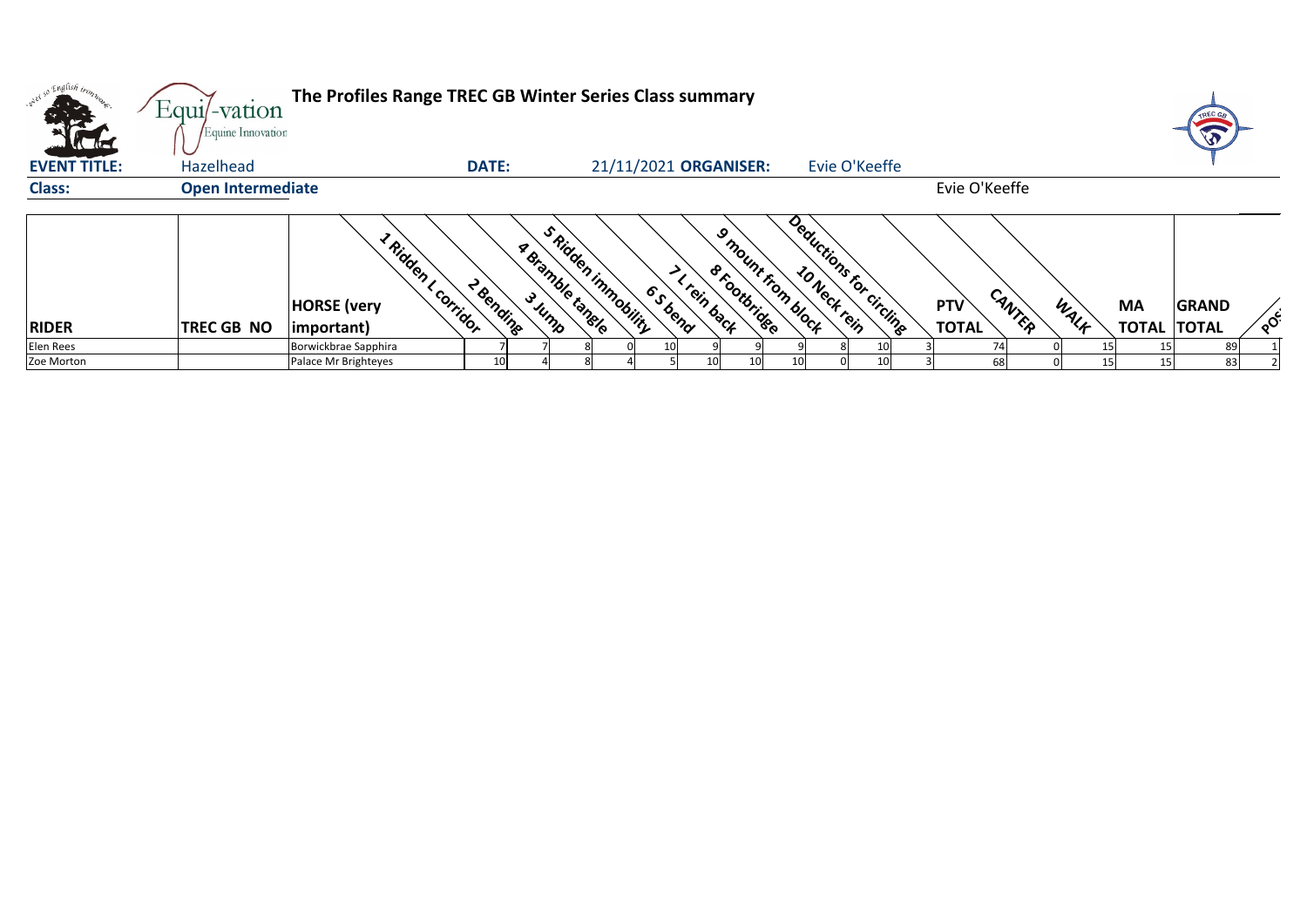| <b>Catalogue</b>    | Equi/-vation<br>Equine Innovation | The Profiles Range TREC GB Winter Series Class summary |                                        |     |                                              |                       |             |                                             |                            |                 |                         |                            |        |      |                                 | TREC GB<br>T |        |
|---------------------|-----------------------------------|--------------------------------------------------------|----------------------------------------|-----|----------------------------------------------|-----------------------|-------------|---------------------------------------------|----------------------------|-----------------|-------------------------|----------------------------|--------|------|---------------------------------|--------------|--------|
| <b>EVENT TITLE:</b> | Hazelhead                         |                                                        | <b>DATE:</b>                           |     |                                              | 21/11/2021 ORGANISER: |             |                                             |                            |                 | Evie O'Keeffe           |                            |        |      |                                 |              |        |
| <b>Class:</b>       | <b>Intermediate</b>               |                                                        |                                        |     |                                              |                       |             |                                             |                            |                 |                         | Evie O'Keeffe              |        |      |                                 |              |        |
| <b>RIDER</b>        | TREC GB NO                        | 1 Bending<br><b>HORSE</b> (very<br>$ important\rangle$ | 2 Ridden Lcorridor<br>3 Bramble tangle |     | 6 Ridden inmobility<br>S Neck rein<br>A JUMP |                       | I rein back | 9 Leafootbridge<br><b><sup>o</sup>Sbend</b> | <b>ZO mount from block</b> |                 | Deductions for circling | <b>PTV</b><br><b>TOTAL</b> | CANTER | WALK | <b>MA</b><br><b>TOTAL TOTAL</b> | <b>GRAND</b> | $\sim$ |
| Dave Rogerson       |                                   | 21166 Monty                                            |                                        | 10I | 10                                           |                       |             |                                             | 10 <sup>1</sup>            |                 |                         |                            | 88     |      | 15                              | 103          |        |
| Duncan North        |                                   | Sparrow                                                |                                        | 10I |                                              |                       |             | 10                                          |                            | 10 <sub>l</sub> |                         |                            | 73     |      |                                 | 88           |        |
| Zoe Morton          |                                   | Palace Mr Brighteyes                                   | 10                                     | 10I |                                              | 10                    |             |                                             |                            |                 |                         |                            | 70     |      | 15                              | 85           |        |
| Elen Rees           |                                   | Borwickbrae Sapphira                                   |                                        |     |                                              | 10 <sub>l</sub>       |             | 10 <sub>l</sub>                             |                            | 10 <sup>1</sup> |                         |                            | 64     | 15   | 15                              | 79           |        |



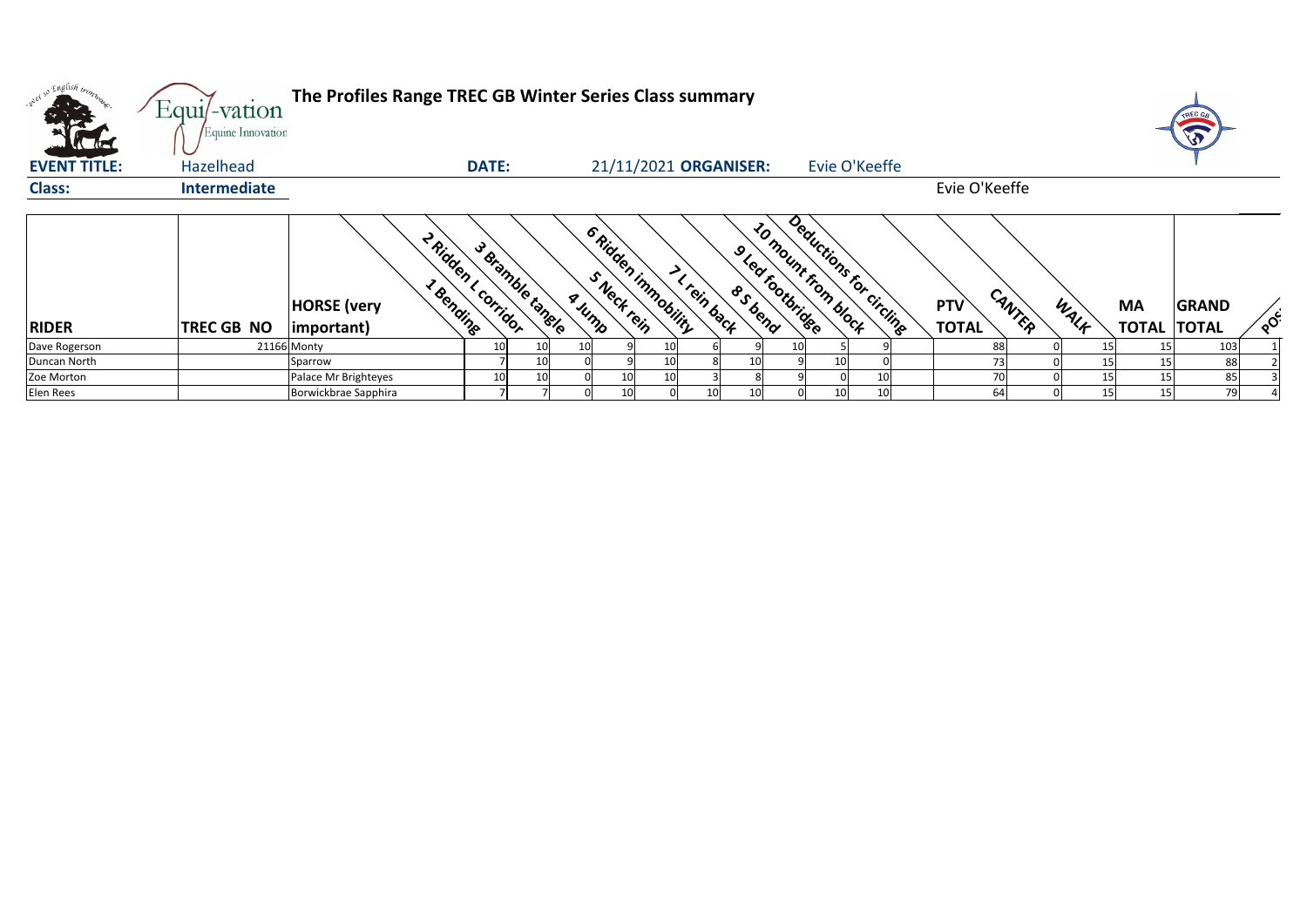

| so English iron         | Equi/-vation        | The Profiles Range TREC GB Winter Series Class summary |                                |               |                       |                 |                                      |                 |                          |                            |        |       |                                 |              |                           |
|-------------------------|---------------------|--------------------------------------------------------|--------------------------------|---------------|-----------------------|-----------------|--------------------------------------|-----------------|--------------------------|----------------------------|--------|-------|---------------------------------|--------------|---------------------------|
|                         | Equine Innovation   |                                                        |                                |               |                       |                 |                                      |                 |                          |                            |        |       |                                 |              |                           |
| <b>EVENT TITLE:</b>     | Hazelhead           |                                                        | <b>DATE:</b>                   |               | 21/11/2021 ORGANISER: |                 |                                      |                 | Evie O'Keeffe            |                            |        |       |                                 |              |                           |
| <b>Class:</b>           | <b>Novice Horse</b> |                                                        |                                |               |                       |                 |                                      |                 |                          | Evie O'Keeffe              |        |       |                                 |              |                           |
| <b>RIDER</b>            | TREC GB NO          | <b>Promission Contracts</b>                            | 3 Bramble tangle<br>2 Corrigor | <b>A</b> Jump | SNectrein<br>6 Water  | IS bend         | Spark your horse<br><b>8 Bending</b> | 10 Led Corridor | Deductions for circlinge | <b>PTV</b><br><b>TOTAL</b> | CANTER | WALK  | <b>MA</b><br><b>TOTAL TOTAL</b> | <b>GRAND</b> | $\mathbf{Q}^{\mathbf{C}}$ |
| Amanda Renshaw          |                     | Clowne Jester                                          | 10                             | 10            | 10<br>10              | 10 <sup>1</sup> |                                      | 10I             | 10                       | 89                         |        |       |                                 | 91           |                           |
| Jacob Simpson           |                     | Stremmart Independance                                 |                                | 10            |                       | 10              |                                      |                 | 10                       | 86                         |        |       |                                 | 86           |                           |
| Duncan North            |                     | Sparrow                                                |                                |               | 10                    | 10              |                                      |                 |                          | 60                         | 14.5   | 5.5   | 20                              | 80           |                           |
| Dave Rogerson           |                     | $21166$ Monty                                          |                                |               |                       |                 |                                      | 10I             | -10                      | 69                         |        | $6.5$ | 6.5                             | 75.5         |                           |
| Jane Maddison           |                     | <b>Breeze</b>                                          |                                |               |                       | 10I             |                                      | 10I             | -10                      | 59                         |        |       |                                 | 59           |                           |
| <b>Michelle Rushton</b> |                     | Purdy                                                  | 10                             | 10<br>10      |                       | 10I             |                                      |                 | -10                      | 58                         |        |       |                                 | 58           |                           |
| Vicki Waller            |                     | Man of Harlech                                         |                                |               |                       |                 |                                      |                 |                          | 53                         |        |       |                                 | 53           |                           |



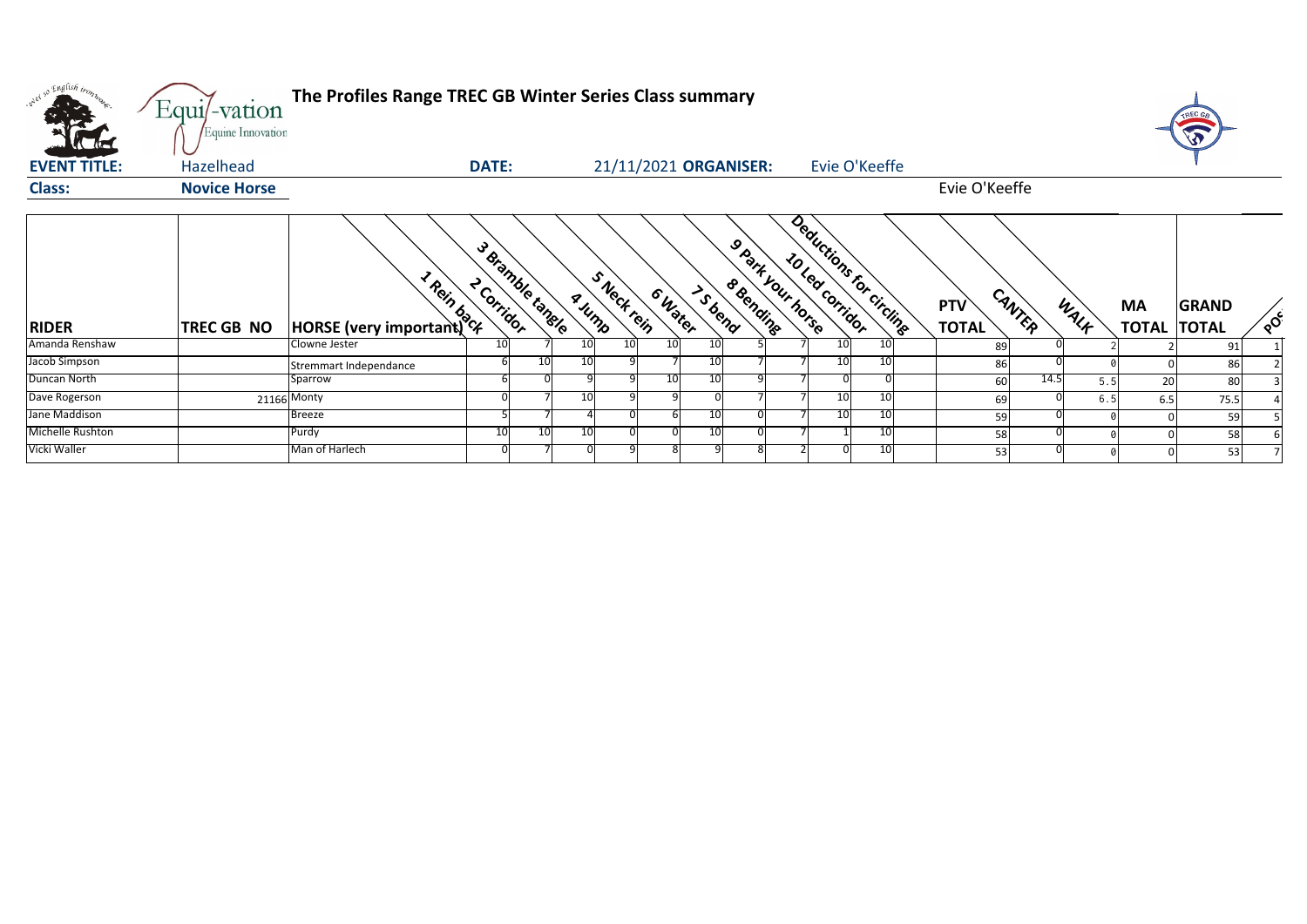| <b>EVENT TITLE:</b><br>21/11/2021 ORGANISER:<br>Evie O'Keeffe<br>Hazelhead<br><b>DATE:</b><br>Evie O'Keeffe<br><b>Class:</b><br><b>Newcomer</b>                                                                                                                 |                           |                              |     |
|-----------------------------------------------------------------------------------------------------------------------------------------------------------------------------------------------------------------------------------------------------------------|---------------------------|------------------------------|-----|
|                                                                                                                                                                                                                                                                 |                           |                              |     |
|                                                                                                                                                                                                                                                                 |                           |                              |     |
| Deductions for circling<br>8 Park your horse<br>3 Bramble tangle<br>9 led corridor<br>6 Rein back<br>2 Corridor<br>I Bending<br>SWater<br>CANTER<br>a Jump<br><b>PTV</b><br>WALK<br><b>TOTAL</b><br><b>RIDER</b><br>HORSE (very important)<br><b>TREC GB NO</b> | <b>MA</b><br><b>TOTAL</b> | <b>GRAND</b><br><b>TOTAL</b> | POC |
| Jacob Simpson<br>10<br>10<br>10<br>10I<br><b>10</b><br>15<br>76<br>Stremmart Independance                                                                                                                                                                       |                           | 91                           |     |
| <b>Trin Sherwood</b><br>Wilson<br><b>10</b><br>10<br>12.5<br>10I<br>68                                                                                                                                                                                          | 12.5                      | 80.5                         |     |
| Michelle Rushton<br>Purdy<br>10<br>10<br>10<br>10<br><b>10</b><br>10<br>80                                                                                                                                                                                      |                           | 80                           |     |
| Amanda Renshaw<br>Clowne Jester<br>10<br>10<br>10 <sup>1</sup><br>68                                                                                                                                                                                            |                           | 68                           |     |
| Anna Dawson-Jones<br>10<br>- 10 I<br>Foxy<br>68                                                                                                                                                                                                                 |                           | 68                           |     |
| Rachel Smith<br>10<br>Woody<br>24                                                                                                                                                                                                                               |                           | 24                           |     |
| Jane Maddison<br>Breeze<br>UIE                                                                                                                                                                                                                                  |                           | 0 E                          |     |
| Jane Waite<br>Ramble on<br>JIE                                                                                                                                                                                                                                  |                           | 0 E                          |     |

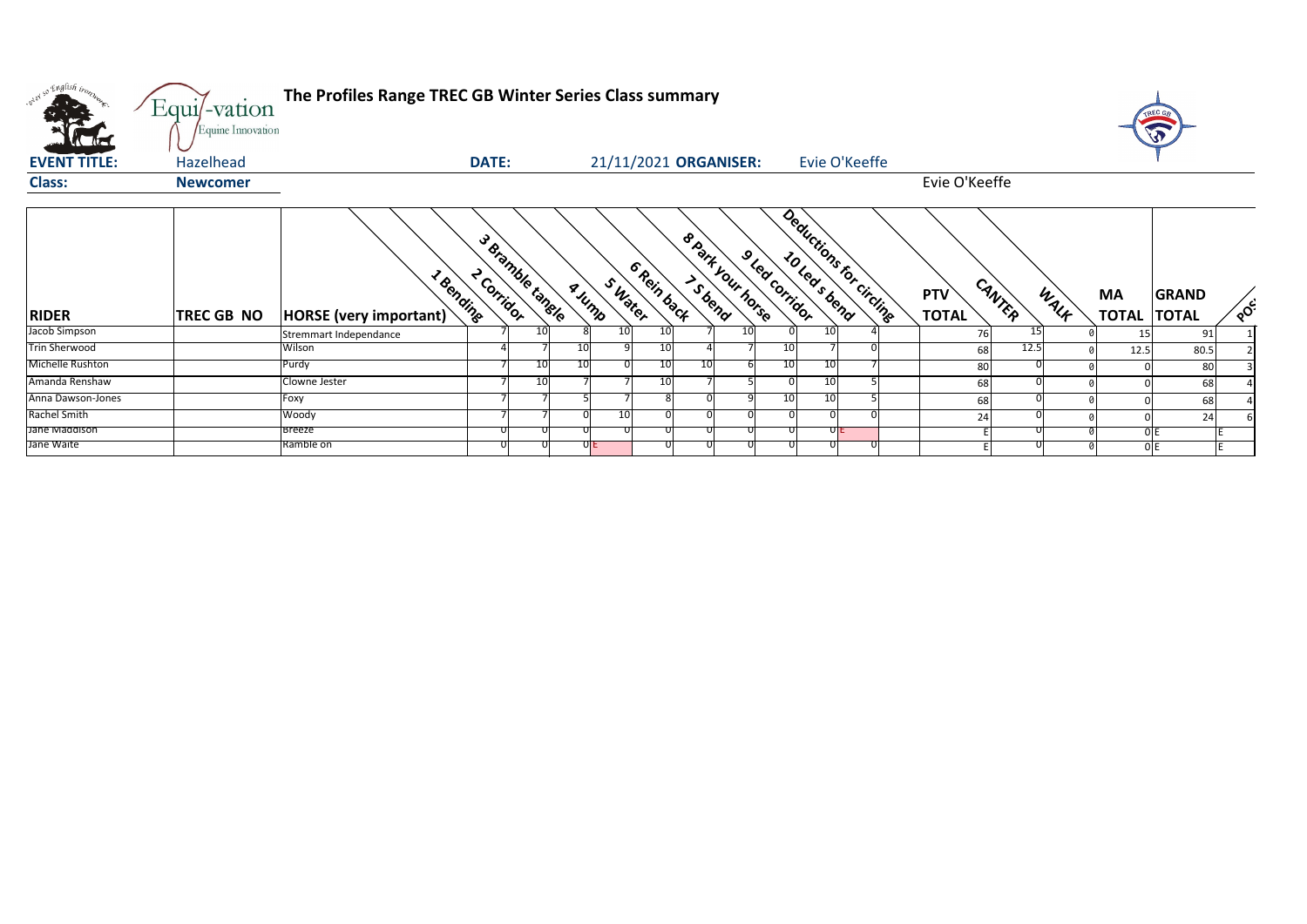

| <b>EVENT TITLE:</b> | <b>WHTG Hazelhead</b> |                               | <b>DATE:</b>        |                        | 21/11/2021 ORGANISER:                           |                          | Evie O'Keeffe            |                            |                |                                 |              |                            |
|---------------------|-----------------------|-------------------------------|---------------------|------------------------|-------------------------------------------------|--------------------------|--------------------------|----------------------------|----------------|---------------------------------|--------------|----------------------------|
| <b>Class:</b>       | Open Top Score        |                               |                     |                        |                                                 |                          |                          | Evie O'Keeffe              |                |                                 |              |                            |
| <b>RIDER</b>        | <b>TREC GB NO</b>     | <b>HORSE</b> (very important) | Corridor<br>Bending | Bramble Tangle<br>Jump | Ridden Immobility<br><b>Rein Back</b><br>S Rend | Mount Block<br>Footbride | Deductions for circlinge | <b>PTV</b><br><b>TOTAL</b> | CANTEP<br>WALK | <b>MA</b><br><b>TOTAL TOTAL</b> | <b>GRAND</b> | $\mathcal{S}^{\mathsf{C}}$ |
| Zoe Morton          |                       | Palace Mr Brighteyes          |                     | 17 I                   | 10                                              |                          |                          | 127                        |                |                                 | 127          |                            |
| Elen Rees           |                       | Borwickbrae Sapphira          |                     | 14 I                   | 10 <sup>1</sup>                                 |                          |                          | 94                         |                |                                 | 94           |                            |



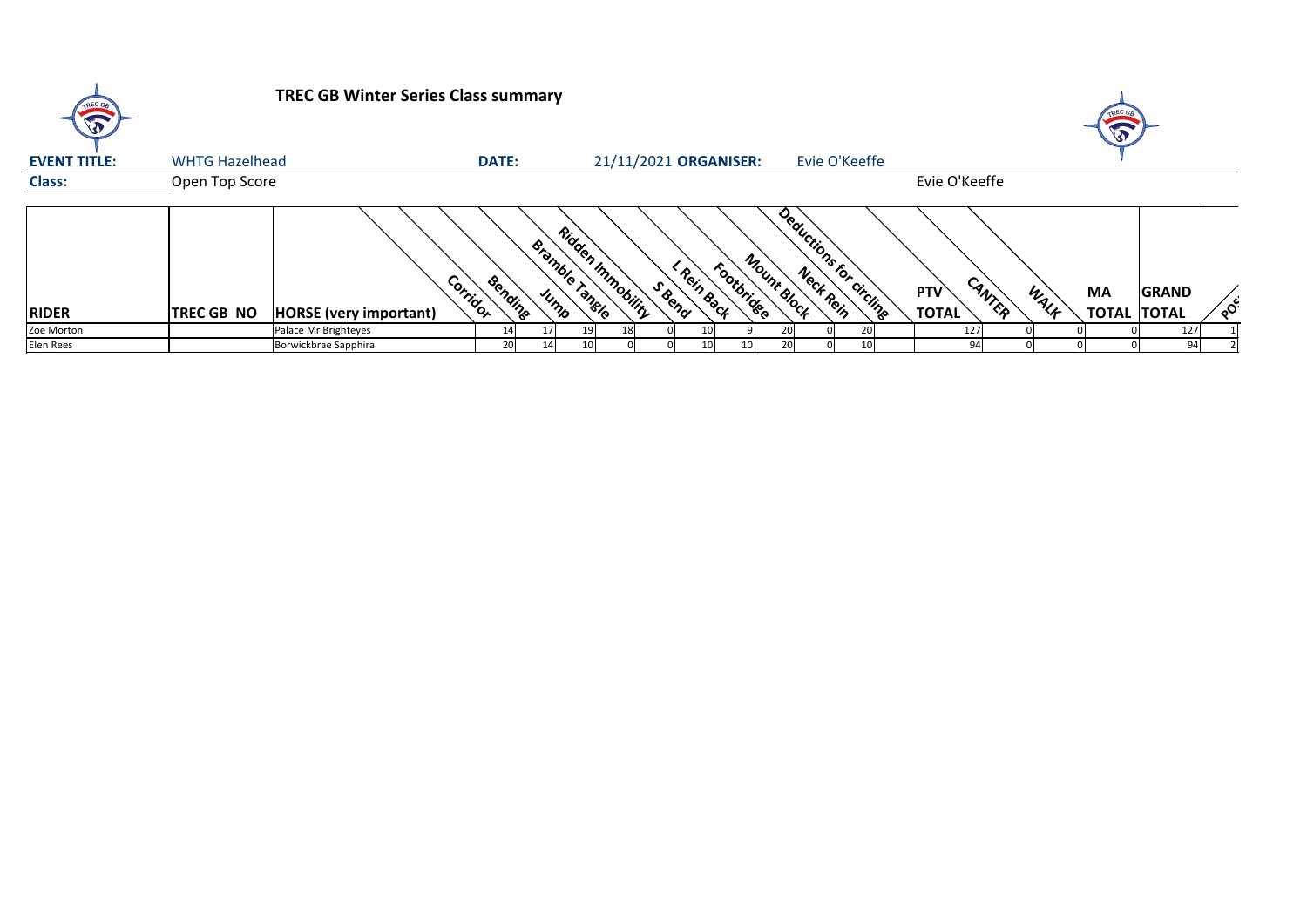| <b>EVENT TITLE:</b><br><b>Class:</b> | Hazelhead<br><b>Novice Top Score</b> |                               | <b>DATE:</b>          |          | 21/11/2021 ORGANISER: |                |         |                 | Evie O'Keeffe          | Evie O'Keeffe              |        |      |                                 |              |                           |
|--------------------------------------|--------------------------------------|-------------------------------|-----------------------|----------|-----------------------|----------------|---------|-----------------|------------------------|----------------------------|--------|------|---------------------------------|--------------|---------------------------|
| <b>RIDER</b>                         | <b>TREC GB NO</b>                    | <b>HORSE</b> (very important) | Rein Back<br>Corridor | Bramble  | Neck Rein<br>Jump     | Seepa<br>Water | Bending |                 | Deductions for ciringe | <b>PTV</b><br><b>TOTAL</b> | CANTER | WALF | <b>MA</b><br><b>TOTAL TOTAL</b> | <b>GRAND</b> | $\mathbf{o}^{\mathbf{C}}$ |
| Fiona Newboult                       |                                      | Fergus                        |                       |          |                       |                |         | 10 <sub>l</sub> |                        | 113                        |        |      |                                 | 113          |                           |
| Anna Dawson-Jones                    |                                      | Foxy                          |                       | 34<br>25 |                       | <b>29</b>      |         |                 |                        | <u> 113</u>                |        |      |                                 | 113          |                           |
| Martha Simpson                       |                                      | Stremmart Independance        |                       | 20<br>14 | 20                    |                |         |                 |                        | 109                        |        |      |                                 | 109          |                           |





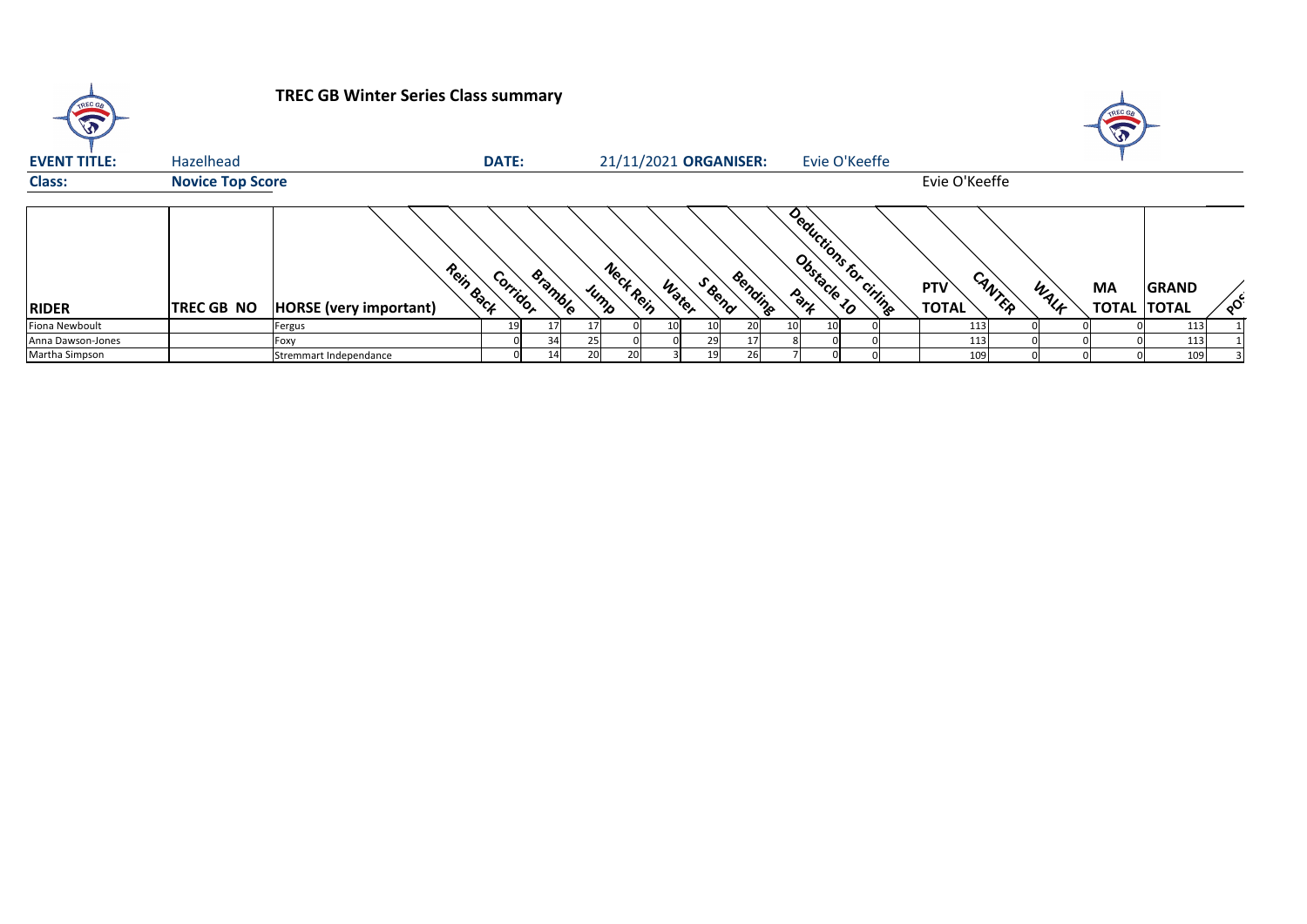### **Please overtype the word obstacle with the obstacle name.**



| <b>EVENT TITLE:</b> | Hazelhead         |                               | <b>DATE:</b>           |                        |    |          |           |                 | 21/11/2021 ORGANISER: |                 |                 | Evie O'Keeffe           |                     |                   |      |           |                                    |    |
|---------------------|-------------------|-------------------------------|------------------------|------------------------|----|----------|-----------|-----------------|-----------------------|-----------------|-----------------|-------------------------|---------------------|-------------------|------|-----------|------------------------------------|----|
| <b>Class:</b>       | <b>In Hand</b>    |                               |                        |                        |    |          |           |                 |                       |                 |                 |                         | Evie O'Keeffe       |                   |      |           |                                    |    |
| <b>RIDER</b>        | <b>TREC GB NO</b> | <b>HORSE</b> (very important) | Infinity loop<br>Weave | Bramble tangle<br>Jump |    | Corridor | Rein back |                 | Stepping stones       | Park Your horse |                 | Deductions for circling | PTV<br><b>TOTAL</b> | $r_{\tilde{o}_k}$ | WALF | <b>MA</b> | <b>GRAND</b><br><b>TOTAL TOTAL</b> | ໌ດ |
| Fiona Newboult      |                   | Fergus                        | 10                     | 10                     | 10 |          | 10        | 10 <sub>l</sub> | 10 <sub>l</sub>       | 10I             | 10 <sub>l</sub> | 10                      | 97                  |                   |      | 15 I      | 112                                |    |
| Jane Maddison       |                   | <b>Breeze</b>                 |                        |                        |    |          | 10        | 10              |                       | 10 <sub>l</sub> | 10 <sup>1</sup> | 10I                     | 94                  |                   |      | 16        | 110                                |    |
| Michelle Rushton    |                   | Purdy                         | 10                     |                        | 10 |          |           | 10              |                       | 10 <sup>1</sup> | 10I             |                         | 86                  | -15               |      | 16        | 102                                |    |
| Jane Waite          |                   | Ramble on                     |                        |                        |    |          | 10        |                 |                       | 10              | 10              | 10                      | 80                  |                   | 3.5  | 18.5      | 98.5                               |    |
| Vicki Waller        |                   | Man of Harlech                | 10                     |                        |    |          |           | 10              |                       | 10              |                 | 10I                     | 80                  |                   |      |           | 83                                 |    |
| Julie Anderson      |                   | Bimbo                         | 10                     | 10                     |    |          |           |                 |                       | 10 <sup>1</sup> |                 |                         | 66                  |                   | 6.5  | 6.5       | 72.5                               |    |
| Lucy Bamforth       |                   | Dizzy (Tia)                   | 10                     |                        | 10 |          |           |                 |                       |                 | 10              |                         | 72                  |                   |      |           | 72                                 |    |

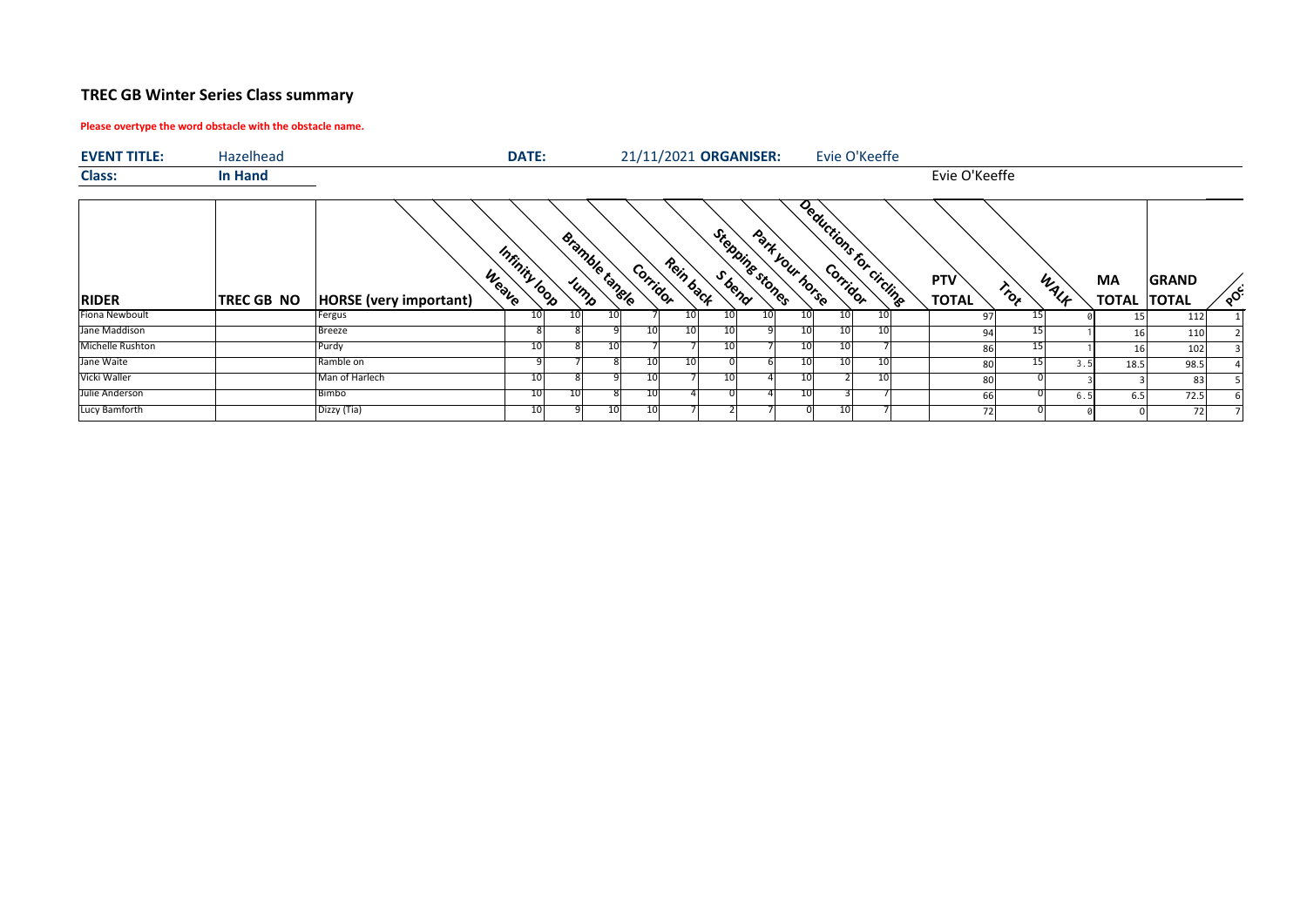### **Please overtype the word obstacle with the obstacle name.**

| <b>EVENT TITLE:</b> | Hazelhead         | <b>DATE:</b>                                            |    |                        |          | 21/11/2021 ORGANISER: |                |                 | Evie O'Keeffe            |                                          |      |                                 |              |          |
|---------------------|-------------------|---------------------------------------------------------|----|------------------------|----------|-----------------------|----------------|-----------------|--------------------------|------------------------------------------|------|---------------------------------|--------------|----------|
| <b>Class:</b>       | <b>Starter</b>    |                                                         |    |                        |          |                       |                |                 |                          | Evie O'Keeffe                            |      |                                 |              |          |
| <b>RIDER</b>        | <b>TREC GB NO</b> | Infinity loop<br>Weave<br><b>HORSE</b> (very important) |    | Bramble tangle<br>JUMP | Corridor | Rein back             | Steppingstones | Park your horse | Deductions for circlinge | PTV<br>$r_{\tilde{o}_k}$<br><b>TOTAL</b> | WALF | <b>MA</b><br><b>TOTAL TOTAL</b> | <b>GRAND</b> | $\sim$ င |
| Julie Anderson      |                   | Bimbo                                                   | Τn |                        |          |                       |                |                 |                          |                                          |      |                                 | 89           |          |
| Gina Johnson        |                   | Pete                                                    |    |                        |          |                       |                | 101             | 10I                      |                                          |      | 3.5                             | 75.5         |          |
| Lucy Bamforth       |                   | Dizzy (Tia)                                             |    |                        |          |                       |                |                 |                          | 54                                       |      | 21.5                            | 75.5         |          |